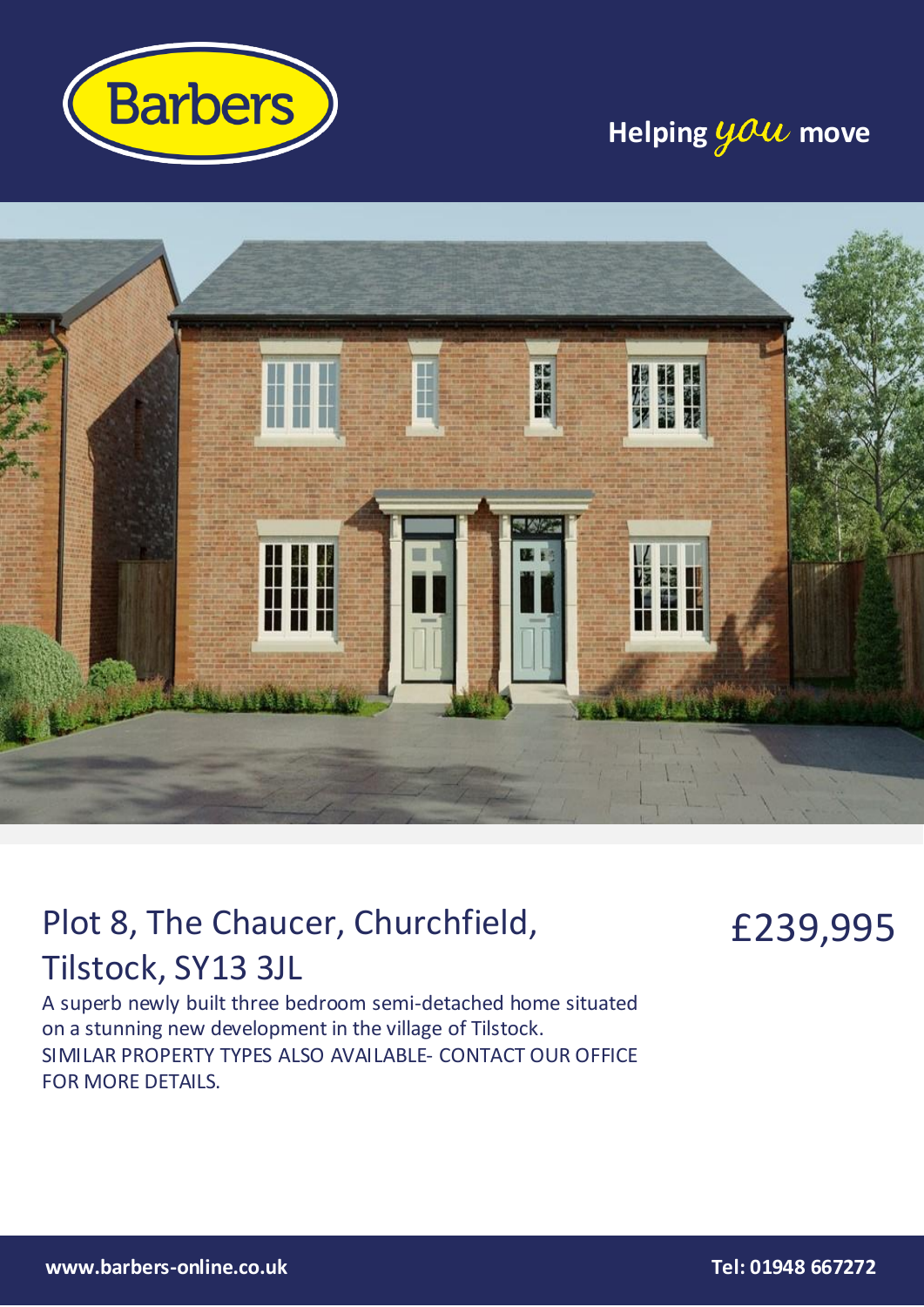# Churchfield, Tilstock, SY13 3JL **Helping you move**

### **Overview**

Superb Newly Built Semi-

Detached Home

- Stunning New Development
- Three Bedrooms
- Off Road Parking
- Popular Village Location
- Help to Buy Available subject

to T & C's

Contact Barbers for more

information



*"The ground floor of the carefully-styled property boasts a spacious dining area and kitchen with a generous lounge for family relaxing. There is also a cloakroom off the hall.*

*Upstairs there is a master double bedroom, featuring an en-suite, a further two single bedrooms and a family bathroom.*

*Combining contemporary design with unrivalled luxury, Churchfields comprises 24 carefully designed properties, perfectly complementing the local area. The prestigious development features homes to suit every customer's needs, three and four bedrooms, across semi-detached and detached properties.*

*Each home is exquisitely styled, inside and out, with high-class specification, finishing and balanced use of space, with Hollins' trademark attention to detail extending to the professionally landscaped development.*

*Situated in the village of Tilstock, the development seamlessly combines a new community of striking modern property design with the peaceful rural Shropshire landscape, ideal for those wanting the best of both worlds"*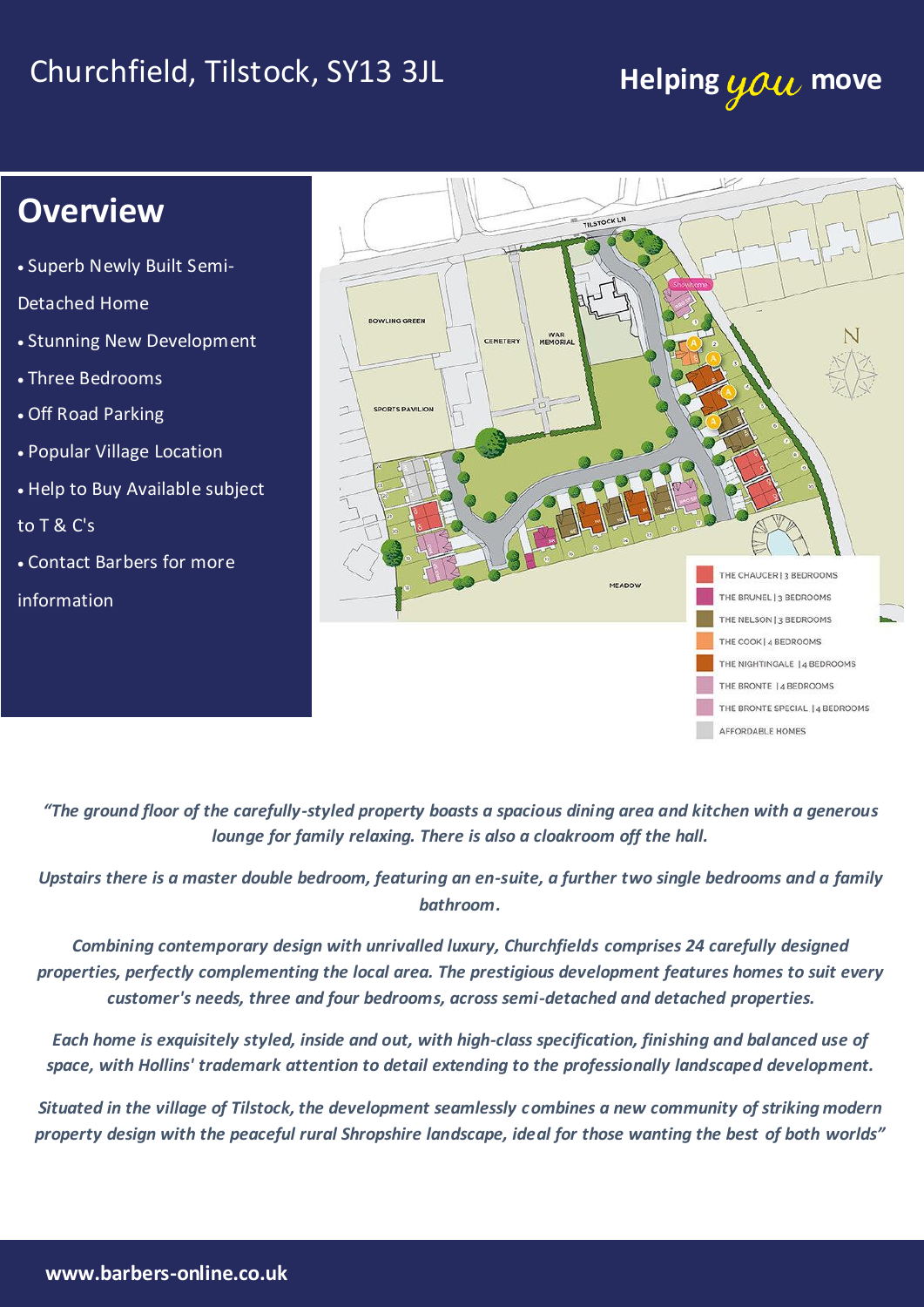### **Your Local Property Experts 01948 667272**



#### **TENURE**

We are advised that the property is Freehold and this will be confirmed by the Vendors Solicitor during the Pre- Contract Enquiries. Vacant possession upon completion.

#### **LOCAL AUTHORITY**

Council tax enquiries, Revenues & Benefit, Shropshire Council, Shirehall, Shrewsbury, SY2 6ND. Tel: 0345 678 9002

#### **SERVICES**

We are advised that mains electricity, water and drainage are available. LPG central heating. Barbers have not tested any apparatus, equipment, fittings etc or services to this property, so cannot confirm that they are in worki ng order or fit for purpose. A buyer is recommended to obtain confirmation from their Surveyor or Solicitor.

#### **VIEWING ARRANGEMENTS**

By arrangement with the Agents Office at 34 High Street, Whitchurch, Shropshire, SY13 1BB: Tel: 01948 667272 or email: [whitchurch@barbers-online.co.uk](mailto:whitchurch@barbers-online.co.uk)

#### **PROPERTY INFORMATION**

We believe this information to be accurate, but it cannot be guaranteed. The fixtures, fittings, appliances and mains service s have not been tested. If there is any point which is of particular importance please obtain professional confirmation. All measurements quoted are approximate. These particulars do not constitute a contract or part of a contract. All images used are for illustrative purposes. These and the dimensions given are illustrative for this house type and individual properties may differ. Please check with your Sales Adviser in respect of individual properties. We give maximum dimensions within each room which includes areas of fixtures and fittings including fitted furniture. These dimensions should not be used for carpet or flooring sizes, appliance spaces or items of furniture. All images, photographs and dimensions are not intended to be relied upon for, nor to form part of, any contract unless specifically incorporated in writing into the contract.

#### **LOCAL AUTHORITY**

Council tax enquiries, Revenues & Benefit, Shropshire Council, Shirehall, Shrewsbury, SY2 6ND. Tel: 0345 678 9002

#### **HOW TO FIND THIS PROPERTY**

From Whitchurch proceed on the B5476 towards Wem upon reaching Tilstock village take the left hand turning towards Prees Heath and the Churchfields development will be found on the right hand side just after the church.

#### **ENERGY PERFORMANCE**

EPC TBC. The full energy performance certificate (EPC) is available for this property upon request.

#### **AML REGULATIONS**

To ensure compliance with the latest Anti Money Laundering Regulations all intending purchasers must produce identification documents prior to the issue of sale confirmation. To avoid delays in the buying process please provide the required documents as soon as possible. We may use an online service provider to also confirm your identity. A list of acceptable ID documents is available upon request.

#### **METHOD OF SALE**

For Sale by Private Treaty.

WH30066 18112021